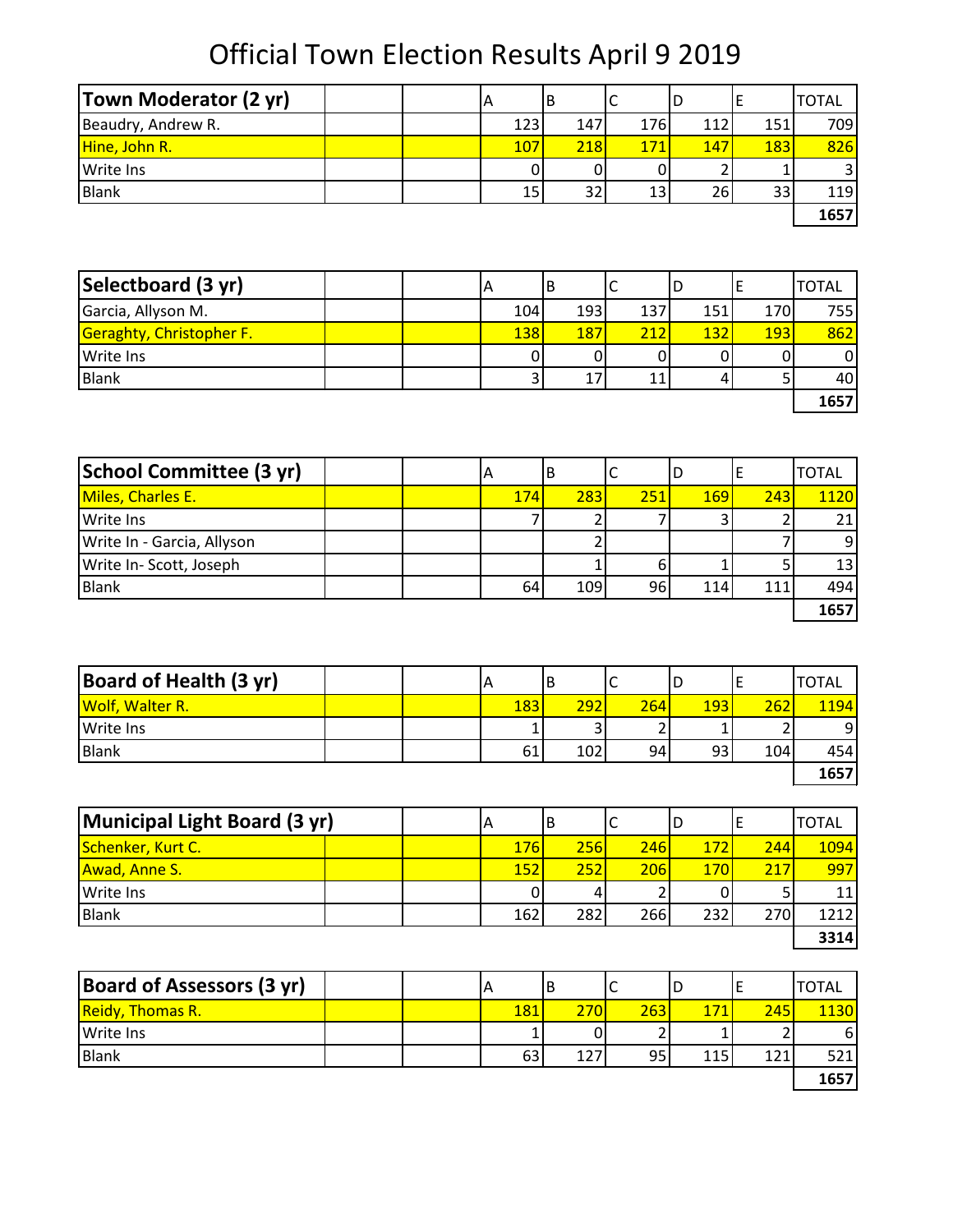| <b>Board of Assessors (2 yr)</b> |  |     | В          |     | υ          |     | <b>TOTAL</b> |
|----------------------------------|--|-----|------------|-----|------------|-----|--------------|
| Masson, Evelyn W.                |  | 184 | 2701       | 251 | 157        | 235 | 1097         |
| <b>Write Ins</b>                 |  |     |            |     |            |     |              |
| Blank                            |  | 60  | <b>126</b> | 107 | <b>129</b> | 131 | 553          |
|                                  |  |     |            |     |            |     | 1657         |

| Councilor - Hamp. Coucil of Gov. (1 yr) |     | В   |     |     |     | <b>TOTAL</b> |
|-----------------------------------------|-----|-----|-----|-----|-----|--------------|
| Write Ins                               |     | 19  |     | 13  | 18  | 82           |
| Write In- Brown, Joanna                 |     |     |     |     |     |              |
| <b>Write In - Garcia, Allyson</b>       |     |     |     |     |     |              |
| Write In - Sabourin, Charles            |     |     |     |     |     |              |
| <b>Blank</b>                            | 234 | 378 | 333 | 274 | 348 | 1567         |
|                                         |     |     |     |     |     | 1657         |

| Housing Authority (3 yr)     | $\overline{H}$ | В   |     | ID         |     | <b>TOTAL</b> |
|------------------------------|----------------|-----|-----|------------|-----|--------------|
| <b>Blaney-Perez, Anne M.</b> | 180            | 273 | 263 | 170        | 235 | 1121         |
| <b>Write Ins</b>             |                |     |     |            |     | 61           |
| <b>Blank</b>                 | 64             | 123 | 95  | <b>116</b> | 132 | 530l         |
|                              |                |     |     |            |     | 1657         |

| Trustee Free Library (3 yr) | A          | ΙB         |     | D          |     | <b>TOTAL</b> |
|-----------------------------|------------|------------|-----|------------|-----|--------------|
| <b>Berwick, Robert S.</b>   | <b>162</b> | <b>258</b> | 245 | <b>178</b> | 240 | 1083         |
| <b>Fields, Leslie P.</b>    | <b>165</b> | 253        | 243 | <b>183</b> | 228 | 1072         |
| Merchant, Barbara J.        | 176        | 250        | 251 | 171        | 236 | 1084         |
| Write In                    |            |            |     |            |     |              |
| <b>Blank</b>                | 232        | 429        | 339 | 329        | 398 | 1727         |
|                             |            |            |     |            |     | 4971         |

| Planning Board (3 yr)    |  | A  | В   |            | D   |            | <b>TOTAL</b>    |
|--------------------------|--|----|-----|------------|-----|------------|-----------------|
| Blodgett, Vernon L., Jr. |  | 94 | 135 | 150        | 78  | 149        | 606             |
| Write In                 |  |    |     |            |     |            | 6I              |
| Write In - Brown, Joanna |  | 90 | 165 | <b>106</b> | 135 | <b>120</b> | 616             |
| Write In - Squire, Jeff  |  |    |     |            |     |            | 32 <sub>1</sub> |
| Blank                    |  | 58 | 87  | 96         | 65  | 91         | 397             |
|                          |  |    |     |            |     |            | 1657            |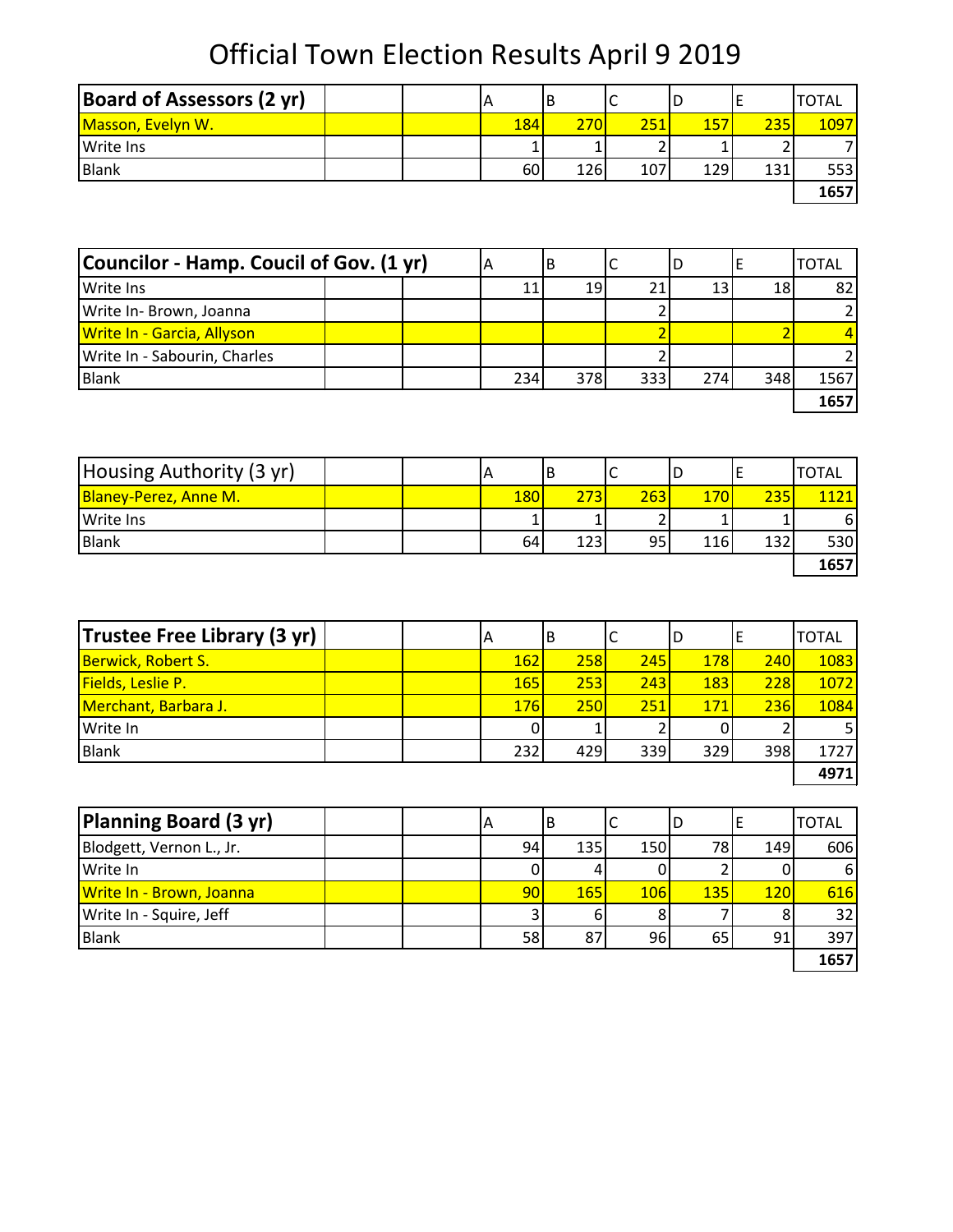## **Precinct A Town Meeting Members (3 yr)**

| Bielizna Pafford, Gail S.         | <u> 160</u>    |
|-----------------------------------|----------------|
| Foley, Lucia L.                   | 171            |
| Paulin, Elaine G.                 | 172            |
| Rondeau, Raymond E.               | 167            |
| <b>Write in - Cole, Tara</b>      | 21             |
| <b>Write in - Ferguson, Aaron</b> | 19             |
| <b>Write in - Masson, Evelyn</b>  | 13             |
| Write in - Hoyer-Leitzel, Alanna  | $\overline{2}$ |
| Write in                          | 15             |
| <b>Blank</b>                      | 1220           |
| <b>TOTAL</b>                      |                |

## **Precinct A Town Meeting Members (2 yr)**

| Miles, Charles E. |     |
|-------------------|-----|
| Write in          |     |
| Blank             |     |
| <b>ITOTAL</b>     | 245 |

## **Precinct B Town Meeting Members (3 yr)**

| Boisselle, Edward J. | 191  |
|----------------------|------|
| D'amours, Elaine     | 193  |
| Dupre, Jacqueline C. | 231  |
| Lavallee, Winston H. | 196  |
| Millard, Jeffrey A.  | 198  |
| Sobel, Anne V.       | 209  |
| Terry, Martha R.     | 235  |
| Dennis, Tom R.       | 153  |
| Frantz, Stephen C.   | 152  |
| Piquette, Bruce P.   | 166  |
| Tolopko, Neva Mason  | 151  |
| Write in             | 15   |
| <b>Blank</b>         | 1086 |
| TOTAL                | 317  |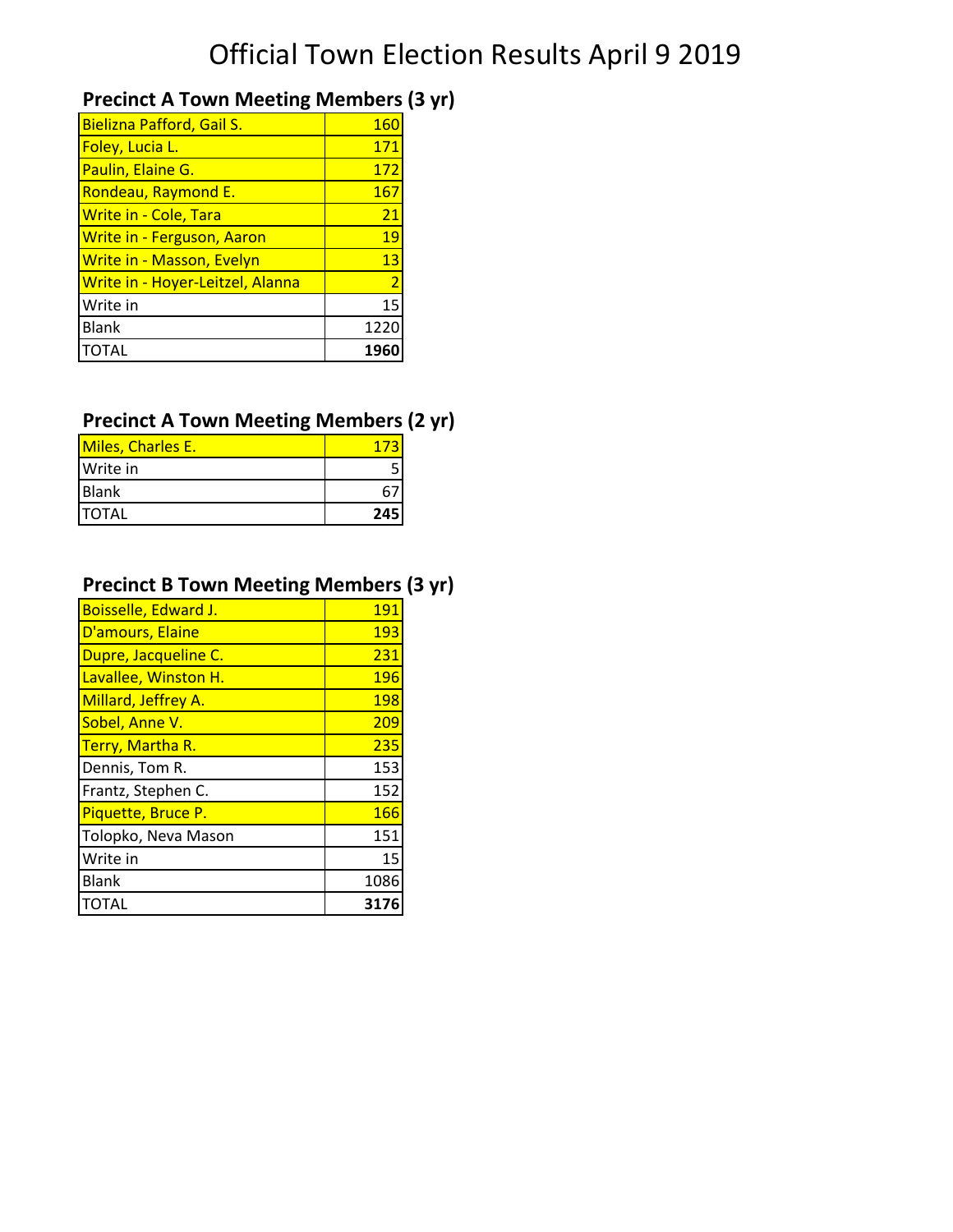## **Precinct C Town Meeting Members (3yr)**

| 230  |
|------|
| 221  |
| 223  |
| 240  |
| 237  |
| 224  |
| 212  |
| 36   |
|      |
|      |
| 1250 |
| 288  |
|      |

#### **Precinct C Town Meeting Members (2 yr)**

| <b>Beaudry, Chelsea</b> |     |
|-------------------------|-----|
| Write in                |     |
| <b>Blank</b>            |     |
| <b>TOTAL</b>            | 360 |

#### **Precinct C Town Meeting Members (1 yr)**

| Write in                         |     |
|----------------------------------|-----|
| <b>Write in - Friesner, Eric</b> |     |
| <b>Blank</b>                     | 332 |
| <b>ITOTAL</b>                    | 360 |

#### **Precinct D Town Meeting Members (3 yr)**

| <b>Blodgett, Vernon L, Jr.</b> | 13 <sub>C</sub> |
|--------------------------------|-----------------|
| <b>Boulais, Theodore J.</b>    | 166             |
| Brezinsky, Ira J.              | 179             |
| Constant, Carol P.             | <b>162</b>      |
| Duda, John E.                  | 151             |
| <b>Gass, Marilyn T.</b>        | 175             |
| Johnston II, Dale H.           | 141             |
| Rosner, Joan B.                | 167             |
| Deluca, William V.             | 127             |
| Write in                       | 15              |
| <b>Blank</b>                   | 883             |
| <b>TOTAL</b>                   | 229             |